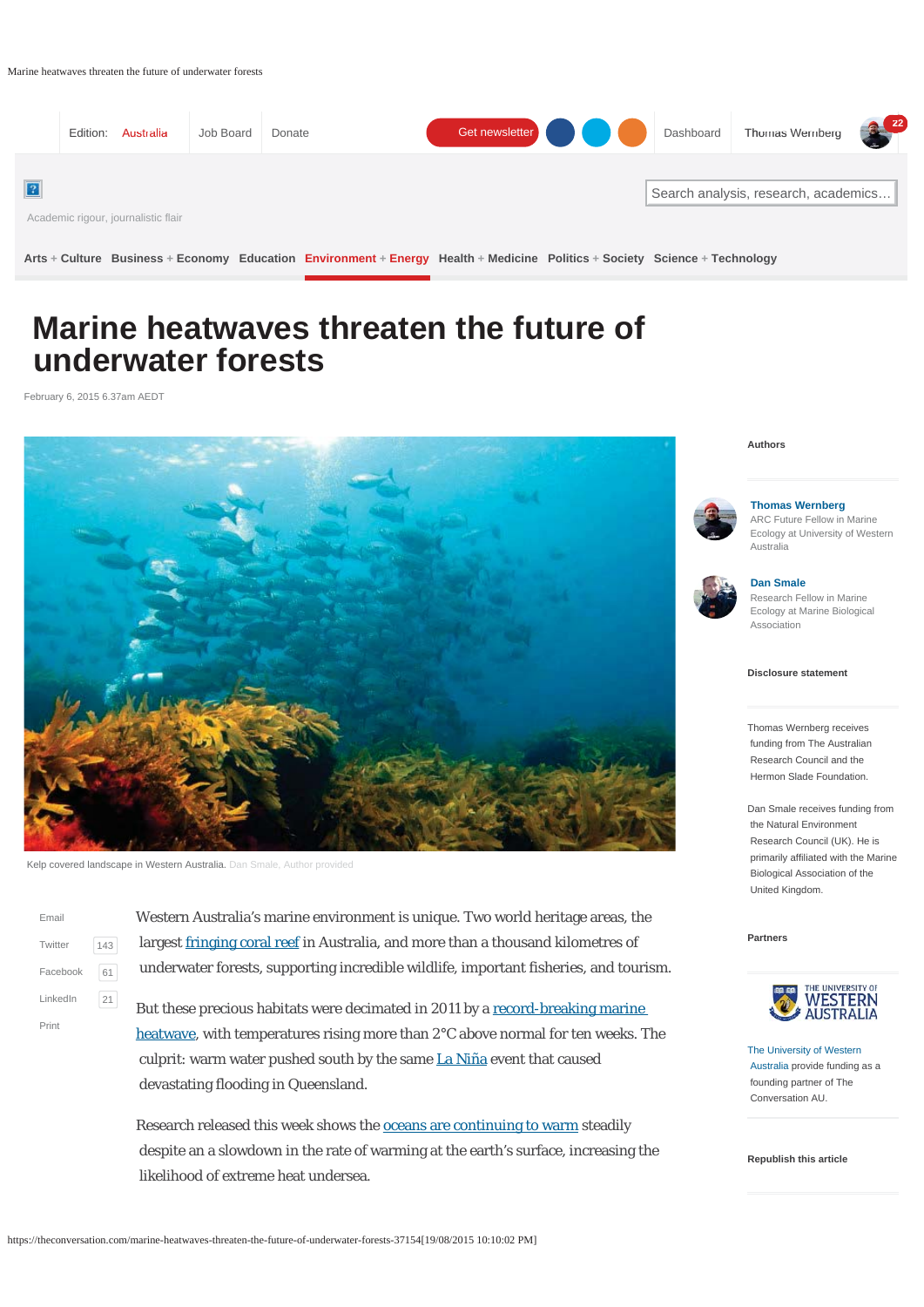And La Niña events are forecast to become twice as frequent thanks to climate change, according to research released in late January.

Sadly, these changes could spell the end for large swathes of Western Australia's underwater forests and much of the marine life that depends on them for food and shelter.

### **WA's extreme marine heatwave**

La Niña refers to the positive phase of the El Niño–Southern Oscillation (ENSO) climate pattern, which brings cyclones, rain and floods to southeast Asia and Australia. While the devastating impacts of such extreme weather is clearly visible on land, many are unaware of the similarly destructive consequences under water.

The diverse, expansive marine ecosystems along the vast coastline off Western Australia are no strangers to the devastating impacts of La Niña events. In 2011, strong La Niña conditions increased the southward flow of the Leeuwin Current, which pushed warm water from the tropics into cooler temperate latitudes.

At the same time, winds were calmer than normal resulting in unusually high transfer of heat from the air into the upper layers of the ocean. The outcome was an unprecedented marine heatwave which affected more than 2,000 km of the west Australian coastline from north of Ningaloo Reef to Cape Leeuwin on the southwestern corner of the continent. Water temperatures soared past anything recorded for at least 140 years.



Ocean temperatures measured by loggers off Perth, at 10m depth where the seaweed forests are found a) and Sea Surface Temperature anomalies (relative to 1971-2000) measured by satellites throughout Australia during March 2011, the peak of the marine heatwave b) Thomas Wernberg a) Thomas Wernberg/NASA b)

Climate variability driven by El Niño and La Niña is a natural phenomenon that has influenced Earth's ecosystems for millennia. However, the recent modelling experiments, which are the most sophisticated to date, suggest that anthropogenic climate change will intensify extreme climate variability driven by El Niño and La Niña events.

We believe in the free flow of information. We use a **Creative Commons Attribution NoDerivatives** licence, so you can republish our articles for free, online or in print.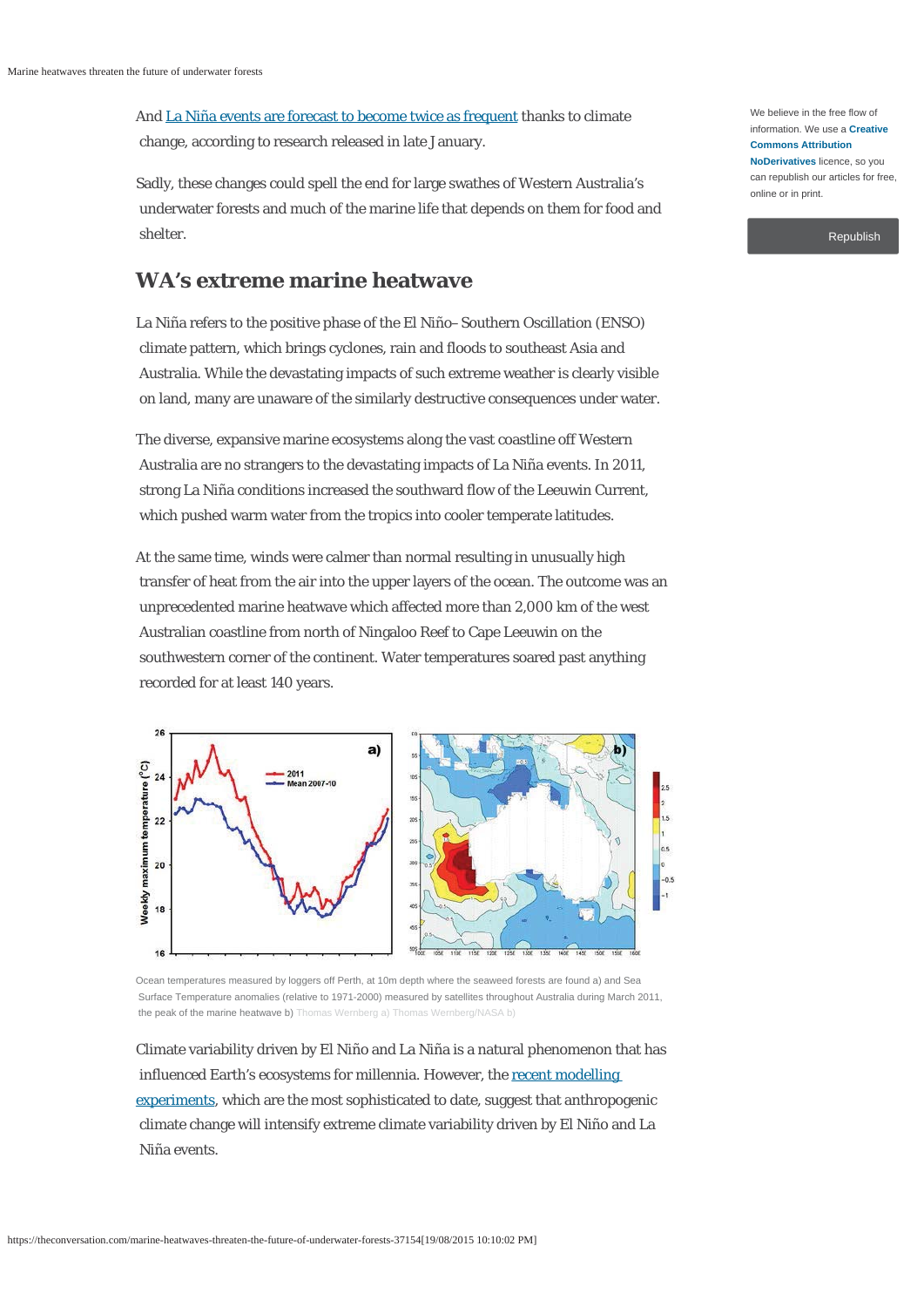The projected increased frequency of extreme La Niñas, from an average of once every 23 years to once every 13 years, will mean that temperate marine ecosystems will have less time to recover in between periods of excessive temperatures.

# **King hit: the unique west**

The west Australian marine environment is unique by global standards. It hosts two World Heritage areas – Ningaloo Reef, Australia's largest fringing coral reef; and Shark Bay, home to extensive seagrass meadows, turtles, sharks and dugongs.

Seagrass meadows and seaweed forests also fringe more than 1,000 km of coastline from Ningaloo Reef and south to Cape Leeuwin. These underwater forests harbour some of the highest diversity of seagrasses and seaweeds in the world, and hundreds of other species that are found nowhere else on Earth.



Harlequin fish thrive among the kelp covered rocks. They are endemic to western and southern Australia, and are found nowhere else on Earth. Thomas Wernberg, Author provided

Temperate seaweed forests and seagrass meadows are like tropical coral reefs and forests on land - they provide a 3D habitat, food and shelter for a myriad of associated species, many of which have economic importance such as abalone and rock lobsters.

Many of the species found along the coastline of southwestern Australia have evolved to live in cooler temperate waters. When peak summer sea temperatures soar, as they did in early 2011, many species overheat and become physiologically stressed or even die.

Following the 2011 La Niña event, mass deaths occurred in a wide range of species, including seaweeds, seagrasses, shellfish and finfish.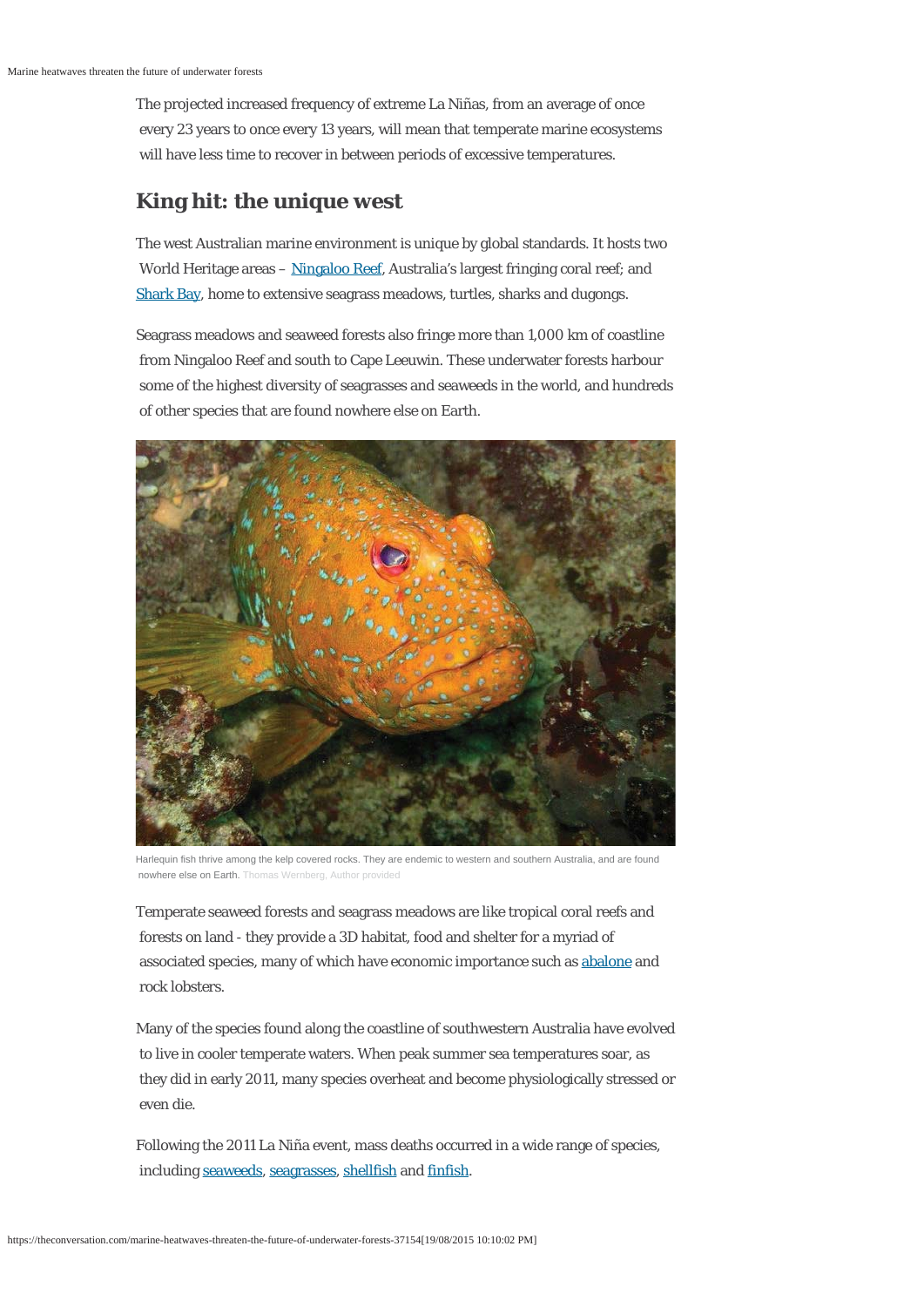Plants that formed forests such as kelps and seagrasses were particularly hard hit, with knock-on effects on the wildlife that depend on these forests for food and shelter.

One forest-forming seaweed was eradicated from over 100 km of coastline in just a few months as a result of the marine heat wave. Further north, unprecedented levels of coral bleaching and mortality were recorded for a range of reef-building coral species.



Extensive kelp forests a) and seagrass meadows c) were severely impacted by the 2011 marine heatwave, which cased complete canopy loss, population decimation an overgrowth by epiphytes b, d) Thomas Wernberg a, b), Matt Fraser c) and John Statton d)

Rapid loss of underwater forests in response to recent oceanic warming has also been observed in other temperate regions of the world.

And tropical plant-eating fishes moving into temperate zones often help finish off what heatwaves and warming starts.

## **The grim future**

The La Niña also affected important fisheries and tourism. For example, a regional abalone fishery in Kalbarri was decimated and stocks of scallops and blue swimmer crabs in Shark Bay have crashed.